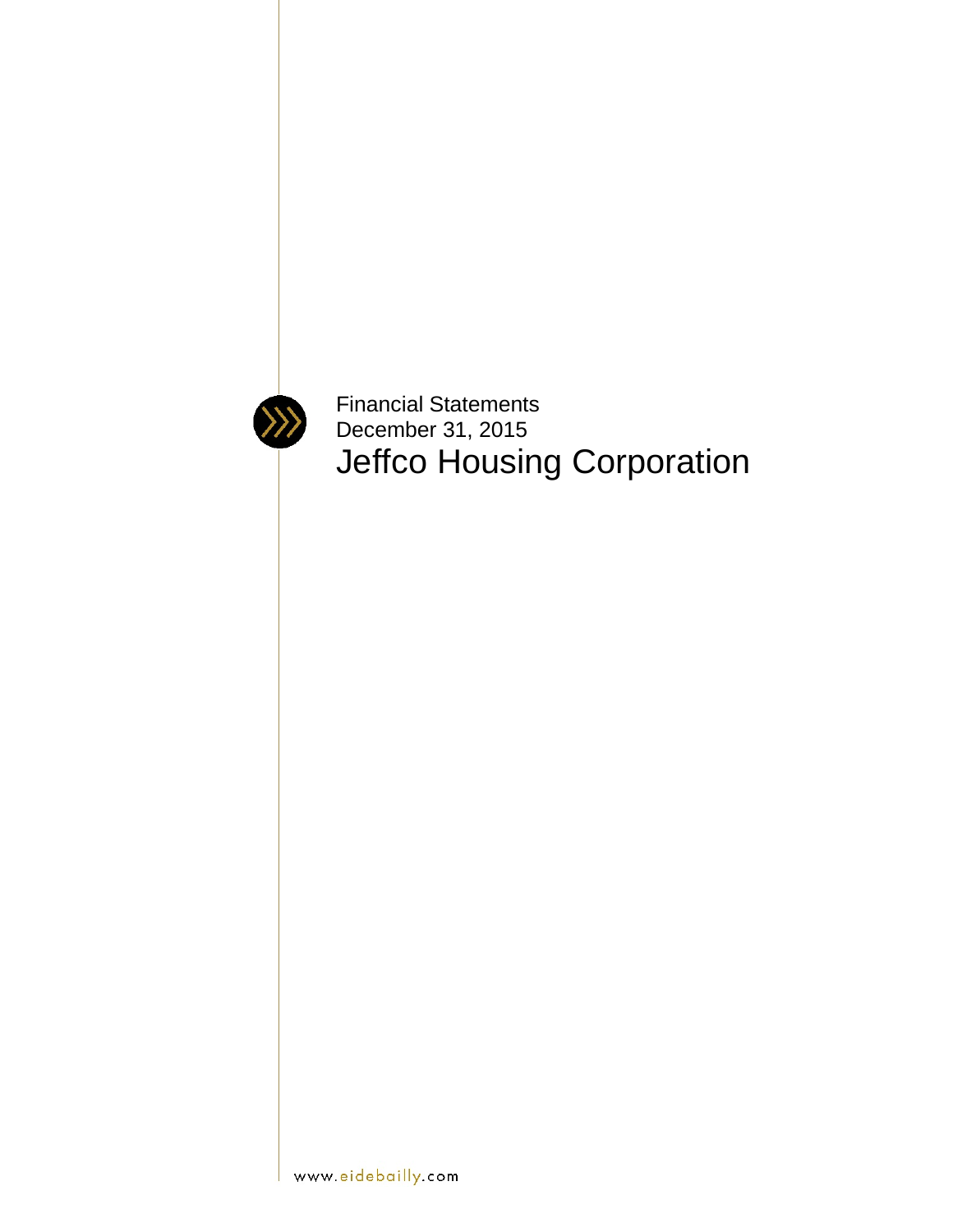| <b>Financial Statements</b> |  |
|-----------------------------|--|
|                             |  |
|                             |  |
|                             |  |
|                             |  |
| Supplementary Information   |  |
|                             |  |
|                             |  |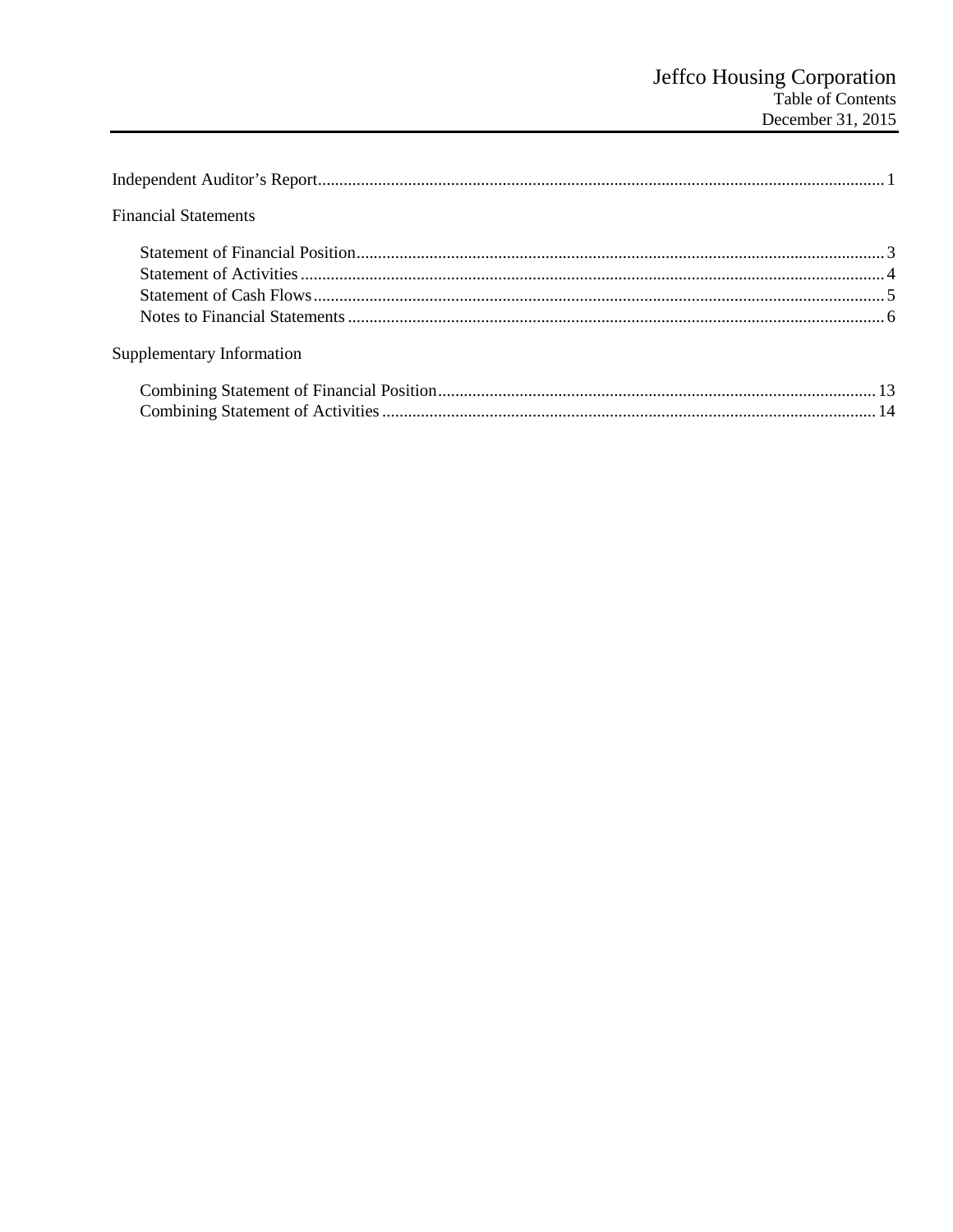

**CPAs & BUSINESS ADVISORS** 

#### **Independent Auditor's Report**

To the Board of Directors Jeffco Housing Corporation Wheat Ridge, Colorado

#### **Report on the Financial Statements**

We have audited the accompanying financial statements of Jeffco Housing Corporation, which comprise the statement of financial position as of December 31, 2015, and the related statements of activities and cash flows for the year then ended, and the related notes to the financial statements.

#### **Management's Responsibility for the Financial Statements**

Management is responsible for the preparation and fair presentation of these financial statements in accordance with accounting principles generally accepted in the United States of America; this includes the design, implementation, and maintenance of internal control relevant to the preparation and fair presentation of financial statements that are free from material misstatement, whether due to fraud or error.

#### **Auditor's Responsibility**

Our responsibility is to express an opinion on these financial statements based on our audit. We conducted our audit in accordance with auditing standards generally accepted in the United States of America. Those standards require that we plan and perform the audit to obtain reasonable assurance about whether the financial statements are free from material misstatement.

An audit involves performing procedures to obtain audit evidence about the amounts and disclosures in the financial statements. The procedures selected depend on the auditor's judgment, including the assessment of the risks of material misstatement of the financial statements, whether due to fraud or error. In making those risk assessments, the auditor considers internal control relevant to the entity's preparation and fair presentation of the financial statements in order to design audit procedures that are appropriate in the circumstances, but not for the purpose of expressing an opinion on the effectiveness of the entity's internal control. Accordingly, we express no such opinion. An audit also includes evaluating the appropriateness of accounting policies used and the reasonableness of significant accounting estimates made by management, as well as evaluating the overall presentation of the financial statements.

We believe that the audit evidence we have obtained is sufficient and appropriate to provide a basis for our audit opinion.

#### **Opinion**

In our opinion, the financial statements referred to above present fairly, in all material respects, the financial position of Jeffco Housing Corporation, as of December 31, 2015, and the changes in its net assets and its cash flows for the year then ended in accordance with accounting principles generally accepted in the United States of America.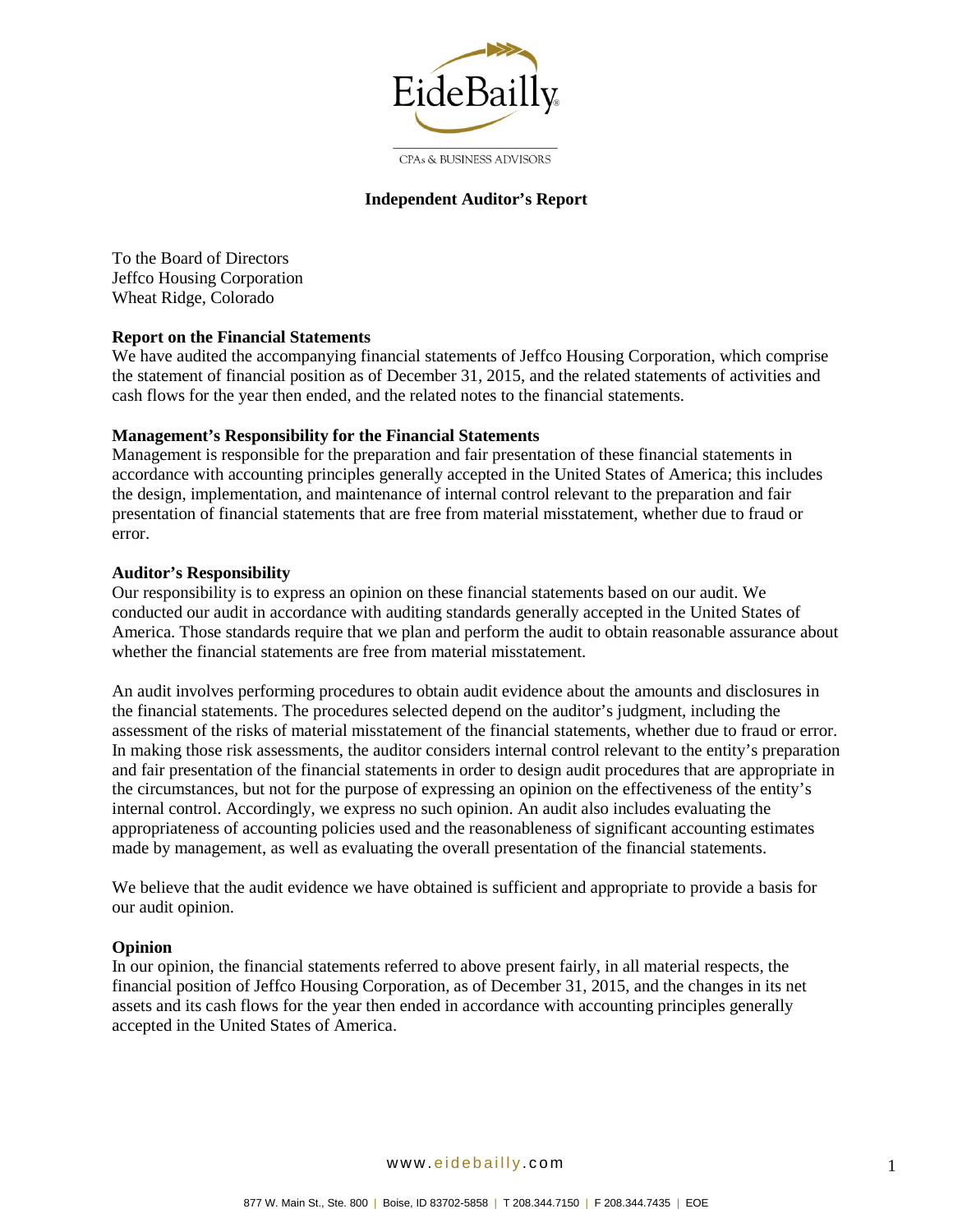#### **Report on Supplementary Information**

Our audit was conducted for the purpose of forming an opinion on the financial statements as a whole. The combining financial statements are presented for purposes of additional analysis and are not a required part of the financial statements. Such information is the responsibility of management and was derived from and relates directly to the underlying accounting and other records used to prepare the financial statements. The information has been subjected to the auditing procedures applied in the audit of the financial statements and certain additional procedures, including comparing and reconciling such information directly to the underlying accounting and other records used to prepare the financial statements or to the financial statements themselves, and other additional procedures in accordance with auditing standards generally accepted in the United States of America. In our opinion, the information is fairly stated, in all material respects, in relation to the financial statements as a whole.

Ede Sailly LLP

Boise, Idaho May 23, 2016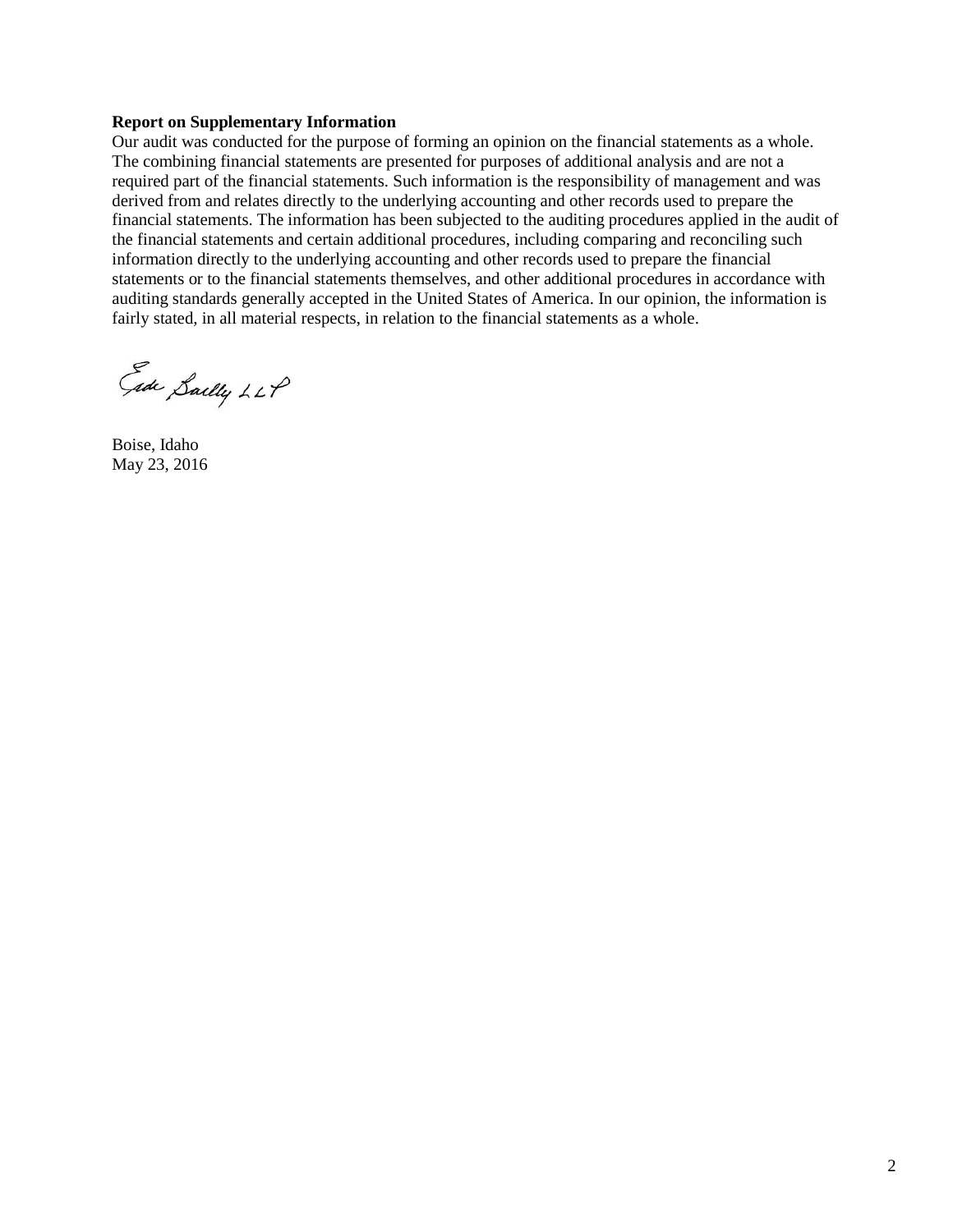| Assets                                                                                                                                          |               |                                            |
|-------------------------------------------------------------------------------------------------------------------------------------------------|---------------|--------------------------------------------|
| Cash and Cash Equivalents                                                                                                                       | $\mathcal{S}$ | 774,388                                    |
| Other Deposits and Reserves                                                                                                                     |               | 731,750                                    |
| <b>Accounts Receivable</b><br>Tenants, net of uncollectible amounts<br><b>HUD</b>                                                               |               | 4,126<br>1,551                             |
| Prepaid Expenses                                                                                                                                |               | 1,350                                      |
| <b>Accrued Interest Receivable</b>                                                                                                              |               | 229,460                                    |
| Note Receivable                                                                                                                                 |               | 1,240,000                                  |
| Loan Issuance Costs, Net of Accumulated Amortization                                                                                            |               | 1,714                                      |
| Property and Equipment, Net of Accumulated Depreciation                                                                                         |               | 8,568,643                                  |
|                                                                                                                                                 | \$            | 11,552,982                                 |
| Liabilities and and Net Assets                                                                                                                  |               |                                            |
| Liabilities<br>Accounts payable<br>Tenant security deposits payable<br>Due to Jefferson County Housing Authority<br>Notes and mortgages payable | \$            | 54,705<br>57,517<br>1,343,577<br>5,061,088 |
| <b>Total liabilities</b>                                                                                                                        |               | 6,516,887                                  |
| Net Assets - Unrestricted                                                                                                                       |               | 5,036,095                                  |
|                                                                                                                                                 | \$            | 11,552,982                                 |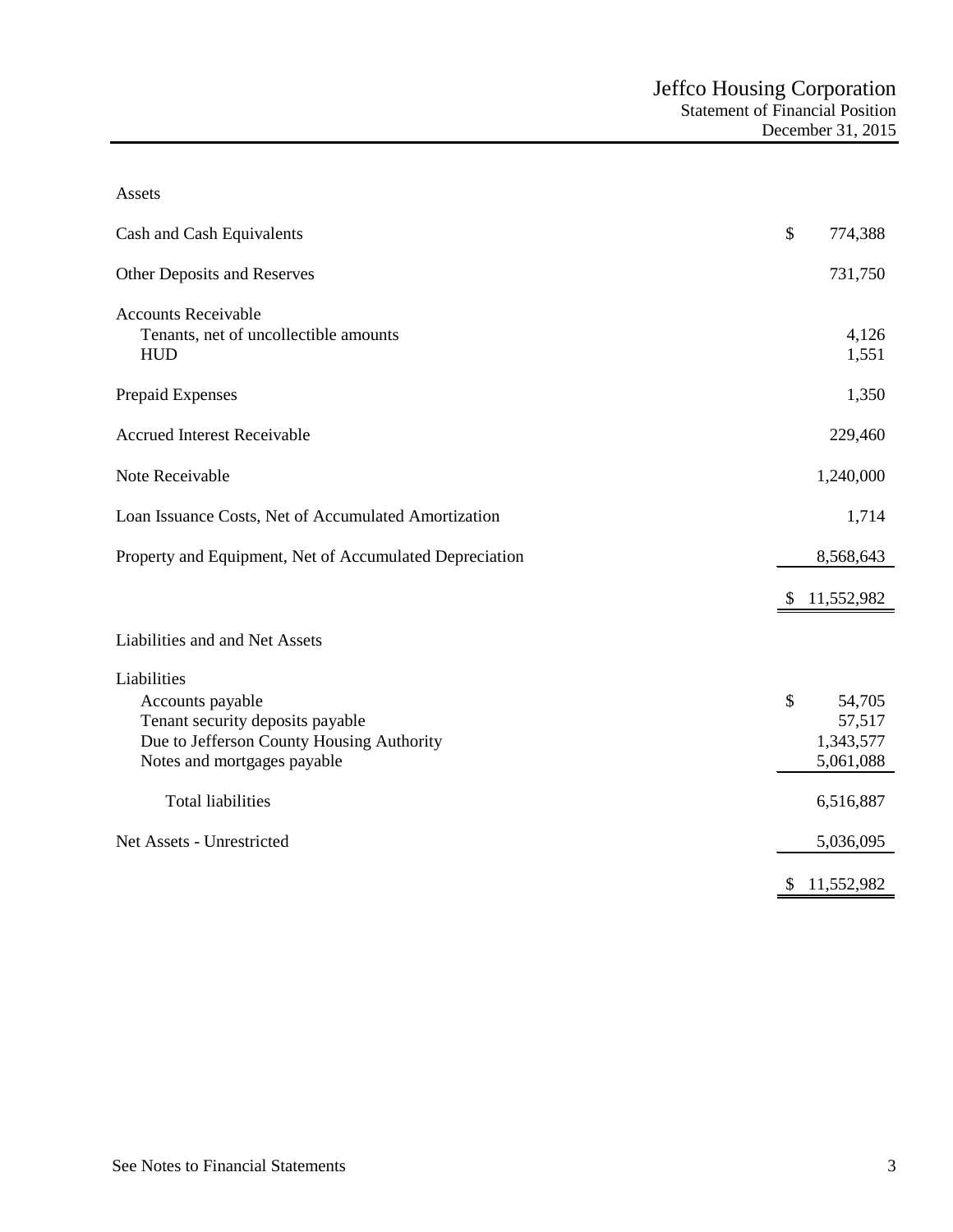| <b>Operating Revenues</b>                   |               |           |
|---------------------------------------------|---------------|-----------|
| Rental                                      | $\mathcal{S}$ | 1,420,824 |
| Operating subsidy                           |               | 612,811   |
| Interest income                             |               | 52,389    |
| Other                                       |               | 54,115    |
| Total operating revenues                    |               | 2,140,139 |
| <b>Operating Expenses</b>                   |               |           |
| Administrative                              |               | 306,451   |
| General                                     |               | 69,611    |
| Maintenance                                 |               | 404,369   |
| <b>Utilities</b>                            |               | 216,960   |
| Insurance and benefits                      |               | 128,497   |
| Depreciation and amortization               |               | 393,039   |
| Interest expense                            |               | 222,325   |
| Total operating expenses                    |               | 1,741,252 |
| Net Operating Income                        |               | 398,887   |
| Other Income                                |               |           |
| Gain on sale of public housing              |               | 412,642   |
| Gain on sale of property and equipment      |               | 13,386    |
| Total other income                          |               | 426,028   |
| Change in Net Assets                        |               | 824,915   |
| Unrestricted Net Assets - Beginning of Year |               | 4,211,180 |
| Unrestricted Net Assets - End of Year       | \$            | 5,036,095 |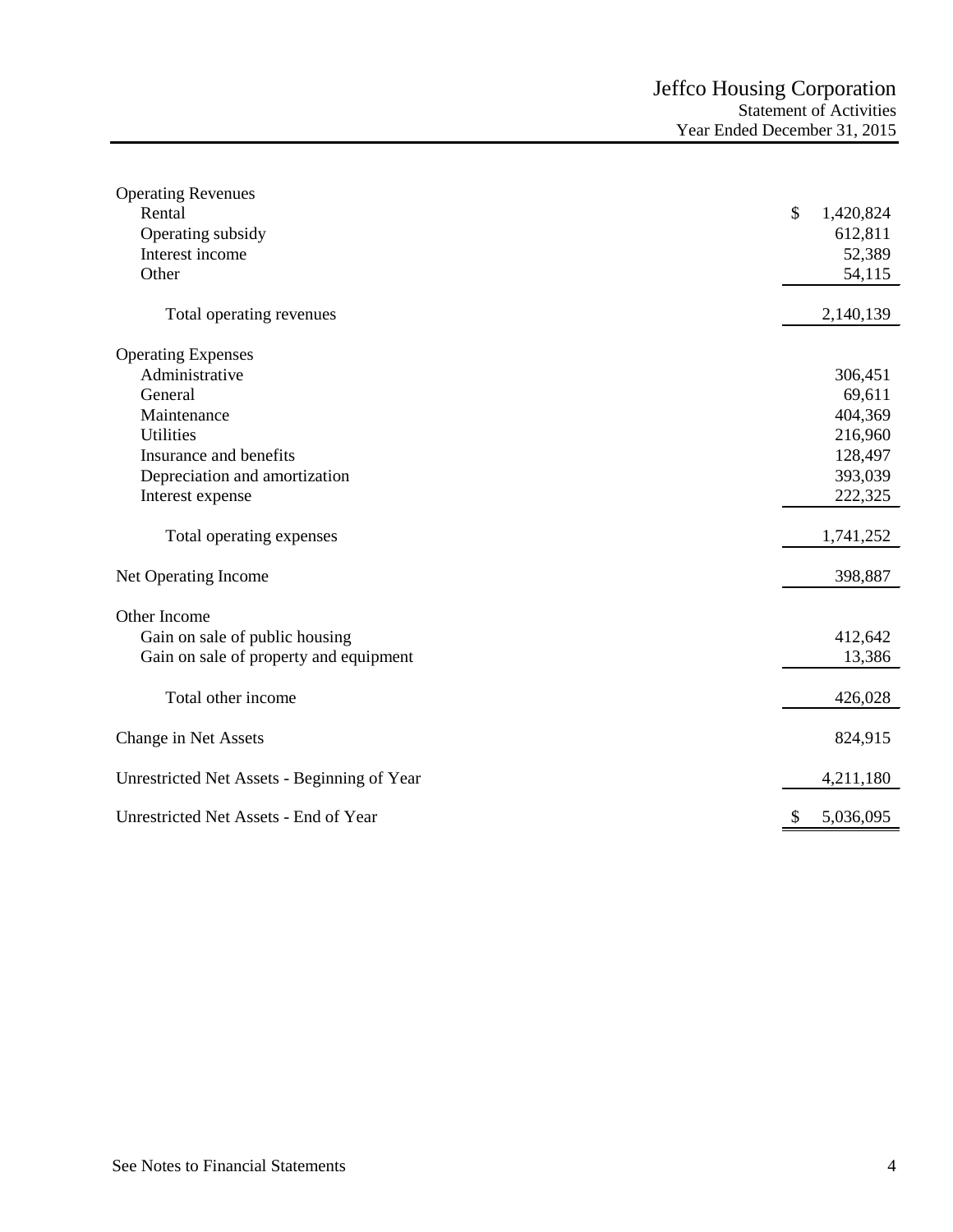| <b>Operating Activities</b>                                                |               |
|----------------------------------------------------------------------------|---------------|
| Change in net assets                                                       | \$<br>824,915 |
| Adjustments to reconcile change in net assets                              |               |
| to net cash from operating activities                                      |               |
| Depreciation and amortization                                              | 393,039       |
| Gain on sale of public housing                                             | (412, 642)    |
| Gain on sale of property and equipment                                     | (13, 386)     |
| Changes in assets and liabilities                                          |               |
| (Increase) decrease in receivables                                         | 193           |
| (Increase) decrease in prepaid expenses                                    | 14,381        |
| (Increase) decrease in accrued interest receivable                         | (51, 956)     |
| Increase (decrease) in accounts payable                                    | 19,290        |
| Increase (decrease) in Due to Jefferson County Housing Authority           | 240,120       |
| Increase (decrease) in security deposits payable                           | 1,919         |
| Net Cash from Operating Activities                                         | 1,015,873     |
| <b>Investing Activities</b>                                                |               |
| Acquisition of property and equipment                                      | (138,060)     |
| Proceeds from sale of public housing                                       | 1,924,329     |
| Proceeds from sale of property and equipment                               | 17,929        |
| Net deposits to reserve accounts                                           | (51,207)      |
| Net Cash from Investing Activities                                         | 1,752,991     |
| <b>Financing Activity</b>                                                  |               |
| Principal payments on long-term debt                                       | (2,368,931)   |
| Net Change in Cash and Cash Equivalents                                    | 399,933       |
| Cash and Cash Equivalents, Beginning of Year                               | 374,455       |
| Cash and Cash Equivalents, End of Year                                     | 774,388       |
| Supplemental Disclosure of Cash Flow Information<br>Cash paid for interest | \$<br>222,325 |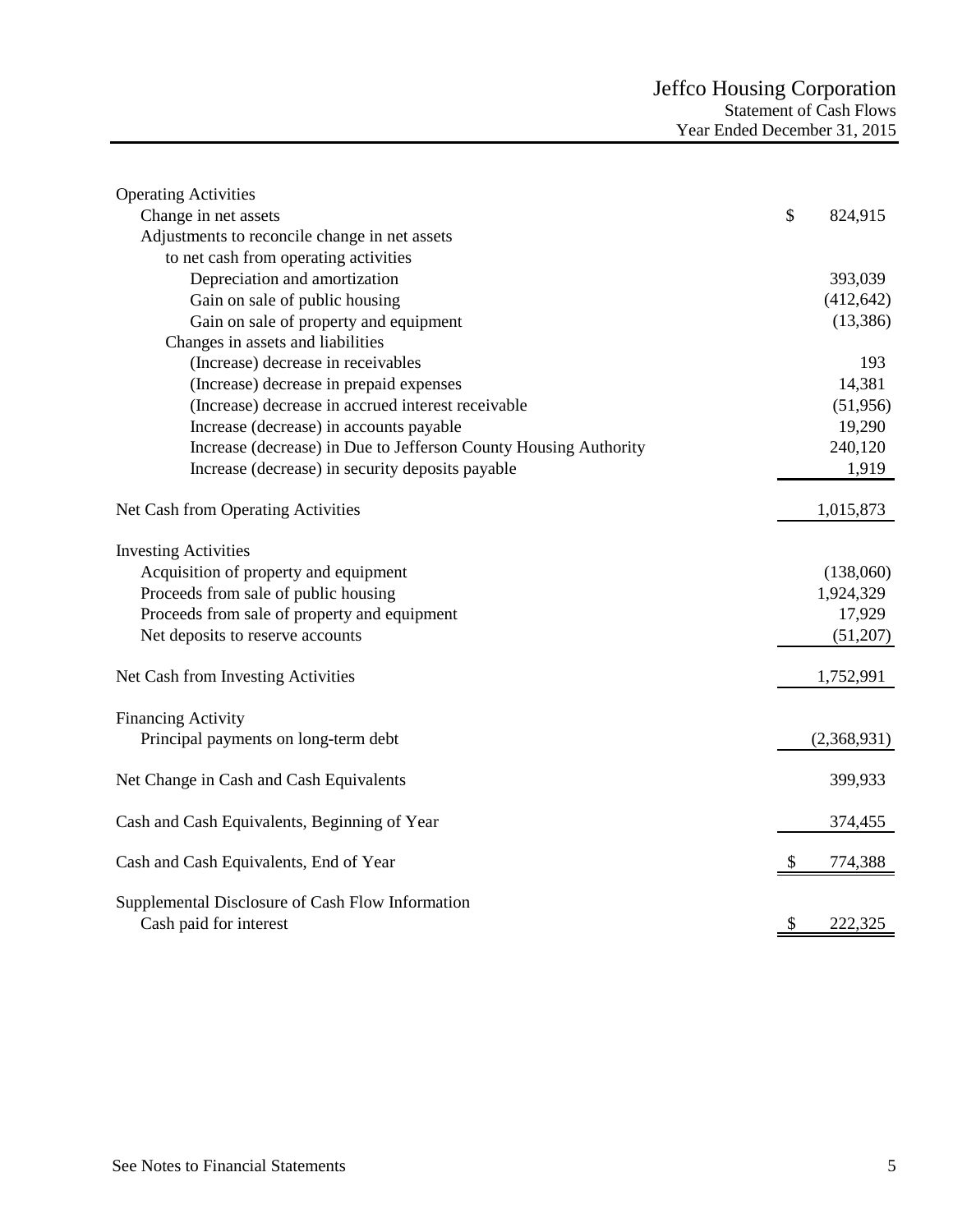# **Note 1 - Organization and Significant Accounting Policies**

## **Organization**

Jeffco Housing Corporation (the Corporation) is a non-profit corporation formed in 1988 to obtain certain federal funds set aside for community housing development organizations. The proceeds are used to provide safe, decent, and sanitary affordable housing for low-income families and individuals in Jefferson County. Substantially all of the Corporation's income is derived from the rental of its housing units.

Individual programs and projects are reported in separate columns in the combining financial statements. The Corporation reports the following programs and projects:

- Orchard Valley Apartments
- Public Housing
- Wheat Ridge Park Apartments
- Hilltop Apartments
- Arvada Cottages Apartments
- Allison Village Apartments
- West 46th Apartments
- Respite Apartments
- Upham Apartments
- West 40th Apartments
- New Development
- Parkview West Apartments

#### **Basis of Presentation**

The financial statements of the Corporation have been prepared in conformity with *U.S. Generally Accepted Accounting Principles (GAAP)*. The financial statements have been prepared on the accrual basis of accounting and, accordingly, reflect all significant receivables, payables, and other liabilities. The Corporation reports information regarding its financial position and activities according to three classes of net assets: unrestricted net assets, temporarily restricted net assets, and permanently restricted net assets.

Unrestricted net assets are those currently available at the discretion of the Board of Directors for use in the Corporation's operations.

Temporarily restricted net assets are funds restricted by donors specifically for certain time periods, purposes, or programs. As of December 31, 2015, there are no temporarily restricted net assets.

Permanently restricted net assets are funds subject to donor restrictions that stipulate the original principal of the gift to be held and invested by the Corporation and the purpose for which the income from the fund is to be used. As of December 31, 2015, there are no permanently restricted net assets.

When both restricted and unrestricted resources are available for use, it is the Corporation's practice to use restricted resources first, then unrestricted resources as they are needed.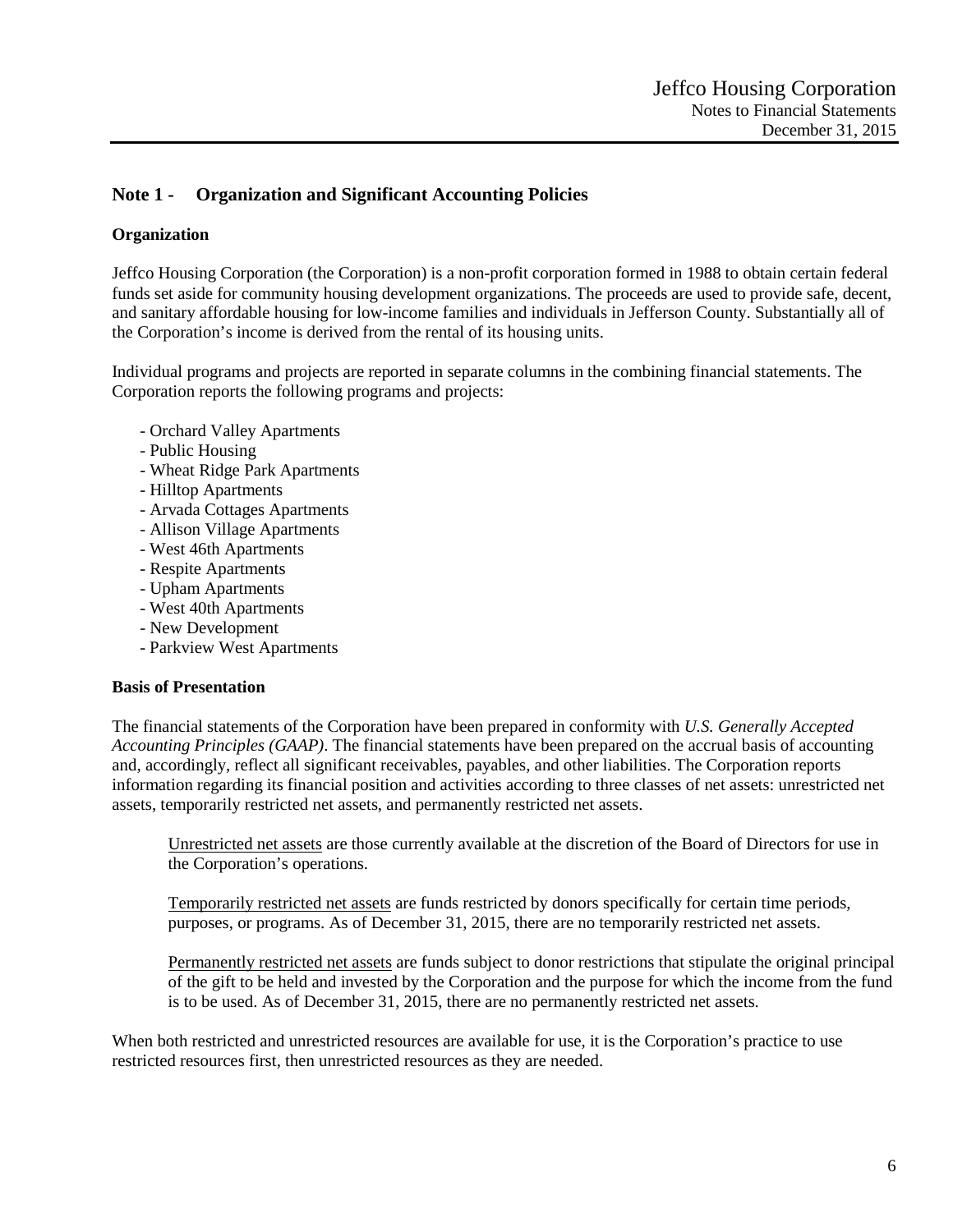## **Financial Instruments and Credit Risk**

Deposit concentration risk is managed by placing cash and money market accounts with financial institutions believed to be creditworthy. At times, amounts on deposit may exceed insured limits or include uninsured investments in money market mutual funds. To date, the Corporation has not experienced losses in any of these accounts. Credit risk associated with accounts receivable is considered to be limited due to high historical collection rates and because portions of the outstanding amounts are due from governmental agencies.

## **Cash Equivalents**

The Corporation considers all highly liquid investments purchased with a maturity of three months or less to be cash equivalents.

## **Other Deposits and Reserves**

The Corporation has set aside various reserve and deposit accounts for specified purposes. These funds are not available for general operating activity. For purposes of the statement of cash flows, these funds are not reported as cash.

### **Receivable and Credit Policy**

Tenant receivables are rents and charges currently due from residential or commercial tenants. Payments on tenant receivables are applied to specific months. Management reviews tenant receivables quarterly and charges operations with those considered uncollectible. All remaining tenant receivables are considered collectible. The Corporation has established an allowance for doubtful accounts for amounts that may not be collectible in the future. The Corporation does not charge interest on any tenant receivables.

### **Notes and Interest Receivable**

The Corporation's note receivable is reported at the current principal balance of the note, net of reserve for uncollectable accounts, if any. Any unpaid interest accruing on the note is recorded separately as accrued interest receivable.

### **Loan Issuance Costs**

Loan issuance costs are amortized using the straight-line method over the life of the loan. Amortization of loan issuance costs totals \$125 per year for the next five years.

## **Property and Equipment**

Property and equipment are recorded at cost. Contributed assets are valued at estimated fair market value on the date received. Depreciation of assets is computed using the straight-line method over the estimated useful lives of the assets. The Corporation capitalizes all assets with a cost of \$500 or greater and a useful life of one year or more. When assets are sold or otherwise disposed of, the cost and related depreciation are removed from the accounts, and any resulting gain or loss is included in the statement of activities. Costs of maintenance and repairs that do not improve or extend the useful lives of the respective assets are expensed currently.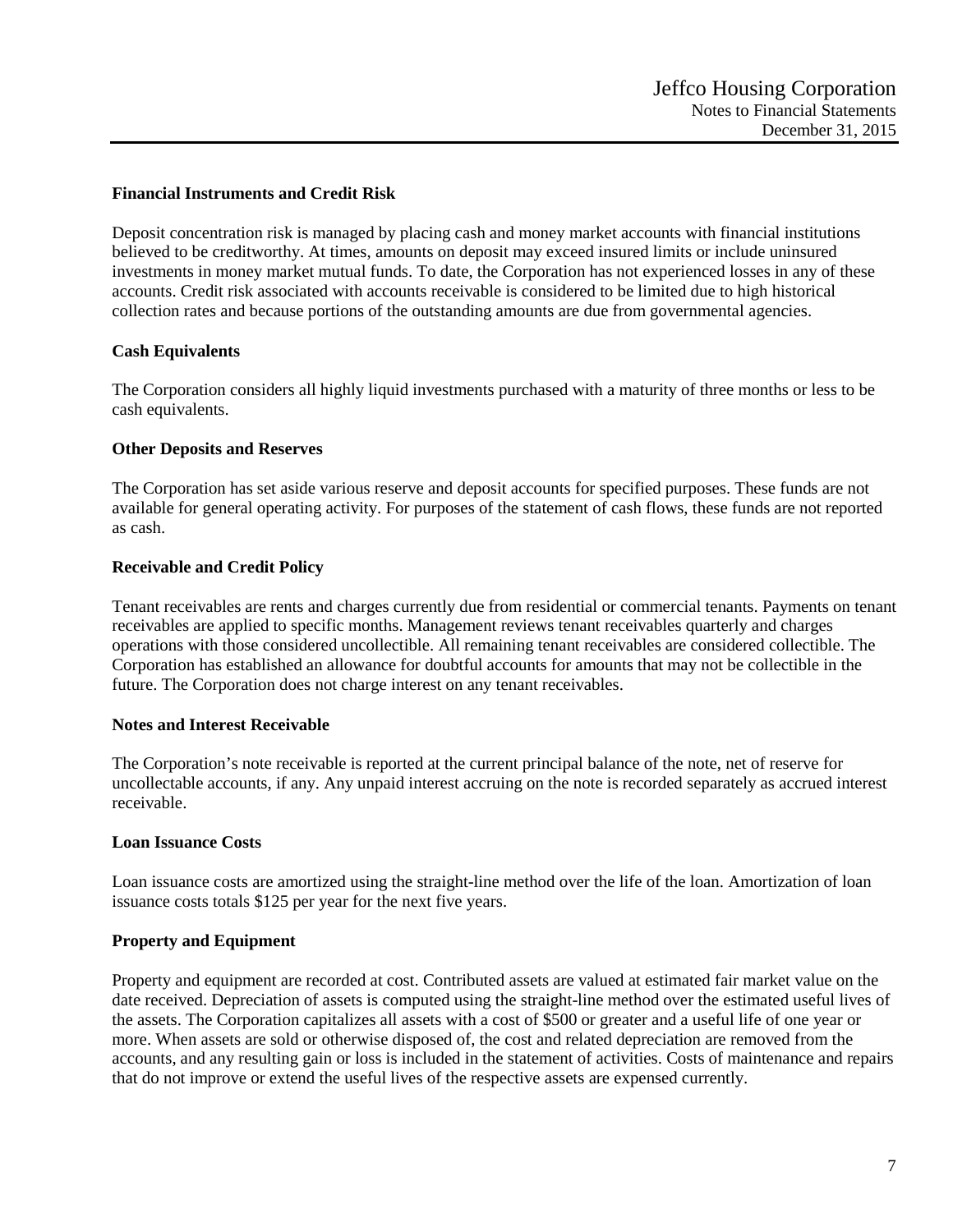The carrying values of property and equipment are reviewed for impairment whenever events or circumstances indicate that the carrying value of an asset may not be recoverable from the estimated future cash flows expected to result from its use and eventual disposition. When considered impaired, an impairment loss is recognized to the extent carrying value exceeds the fair value of the asset. There were no indicators of asset impairment during the year ended December 31, 2015.

The following estimated useful lives are used to compute depreciation:

| Buildings and improvements | $20-30$ years |
|----------------------------|---------------|
| Furniture and equipment    | $3-10$ years  |

Depreciation expense for 2015 was \$392,914.

### **Income Taxes**

The Corporation is a Colorado non-profit organization and is exempt from income taxes under Section  $501(c)(3)$ of the Internal Revenue Code. Certain revenue items of the Corporation are subject to unrelated business income tax.

The Corporation undergoes an annual analysis of its various tax positions, assessing the likelihood of those positions being upheld upon examination with relevant tax authorities. As of December 31, 2015, the unrecognized tax benefit accrual was zero.

The Corporation will recognize future accrued interest and penalties related to unrecognized tax benefits in income tax expense if incurred. The Organization is no longer subject to federal tax examinations by tax authorities for years before 2012 and state examinations for years before 2011.

### **Estimates**

Preparation of financial statements in conformity with accounting principles generally accepted in the United States of America requires management to make estimates and assumptions that affect the reported amounts of assets and liabilities and disclosures of contingent assets and liabilities at the date of the statement of financial position and the reported amounts of revenues and expenses during the reporting period. Actual results could differ from these estimates.

### **Advertising Costs**

Advertising costs are expensed as incurred.

### **Functional Allocation of Expenses**

Certain costs of program and supporting services activities have been allocated among the programs and supporting services benefited. Note 6 presents total expenses by function.

### **Subsequent Events**

The Corporation has evaluated subsequent events through May 23, 2016, the date which the financial statements were available to be issued.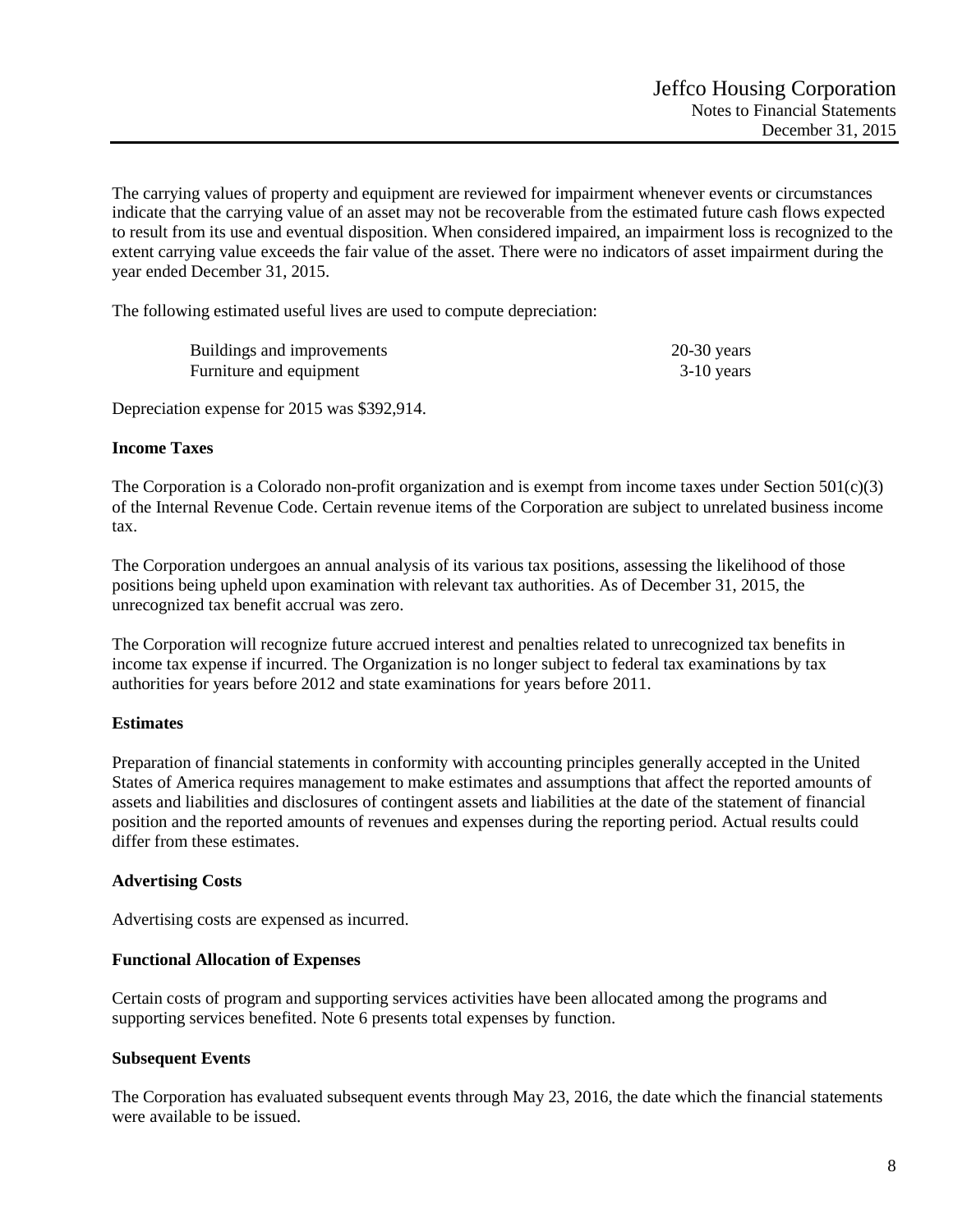# **Note 2 - Other Deposits and Reserves**

At December 31, 2015, other deposits and reserves of the Corporation consisted of the following:

| Reserve for replacements<br>Tenant security deposits | \$<br>579,488<br>72,305 |  |
|------------------------------------------------------|-------------------------|--|
| Residual receipts<br>Operating reserve               | 58,829<br>21,128        |  |
|                                                      | \$<br>731,750           |  |

## **Note 3 - Note Receivable**

|                                                                                                                                                                                                                            | Principal<br>Balance | Accrued<br>Interest |
|----------------------------------------------------------------------------------------------------------------------------------------------------------------------------------------------------------------------------|----------------------|---------------------|
| 4.19% note receivable from Lewis Court Apartments LLLP, due in<br>annual installments to the extent of available cash flow, matures<br>December 2042, secured by a deed of trust on the Lewis Court<br>Apartments property | 1,240,000            | 229,460             |

# **Note 4 - Property and Equipment**

Property and equipment consists of the following for the year ended December 31, 2015:

|                                     | <b>Balance</b><br>January 1, 2015 | Additions        | Disposals        | <b>Balance</b><br>December 31, 2015 |
|-------------------------------------|-----------------------------------|------------------|------------------|-------------------------------------|
| Nondepreciable assets               |                                   |                  |                  |                                     |
| Land                                | 2,421,723<br>\$                   | \$               | \$<br>(373, 198) | $\mathcal{S}$<br>2,048,525          |
| Depreciable assets                  |                                   |                  |                  |                                     |
| Buildings and improvements          | 12,276,052                        | 34,532           | (1,682,022)      | 10,628,562                          |
| Equipment and furniture             | 935,821                           | 103,528          | (158,939)        | 880,410                             |
| Total buildings and<br>improvements | 13,211,873                        | 138,060          | (1,840,961)      | 11,508,972                          |
| Accumulated depreciation            | (5,293,868)                       | (392, 914)       | 697,928          | (4,988,854)                         |
| Total property and equipment        |                                   |                  |                  |                                     |
| being depreciated                   | 7,918,005                         | (254, 854)       | (1,143,033)      | 6,520,118                           |
| Total property and equipment, net   | 10,339,728                        | \$<br>(254, 854) | (1,516,231)<br>S | $\mathcal{S}$<br>8,568,643          |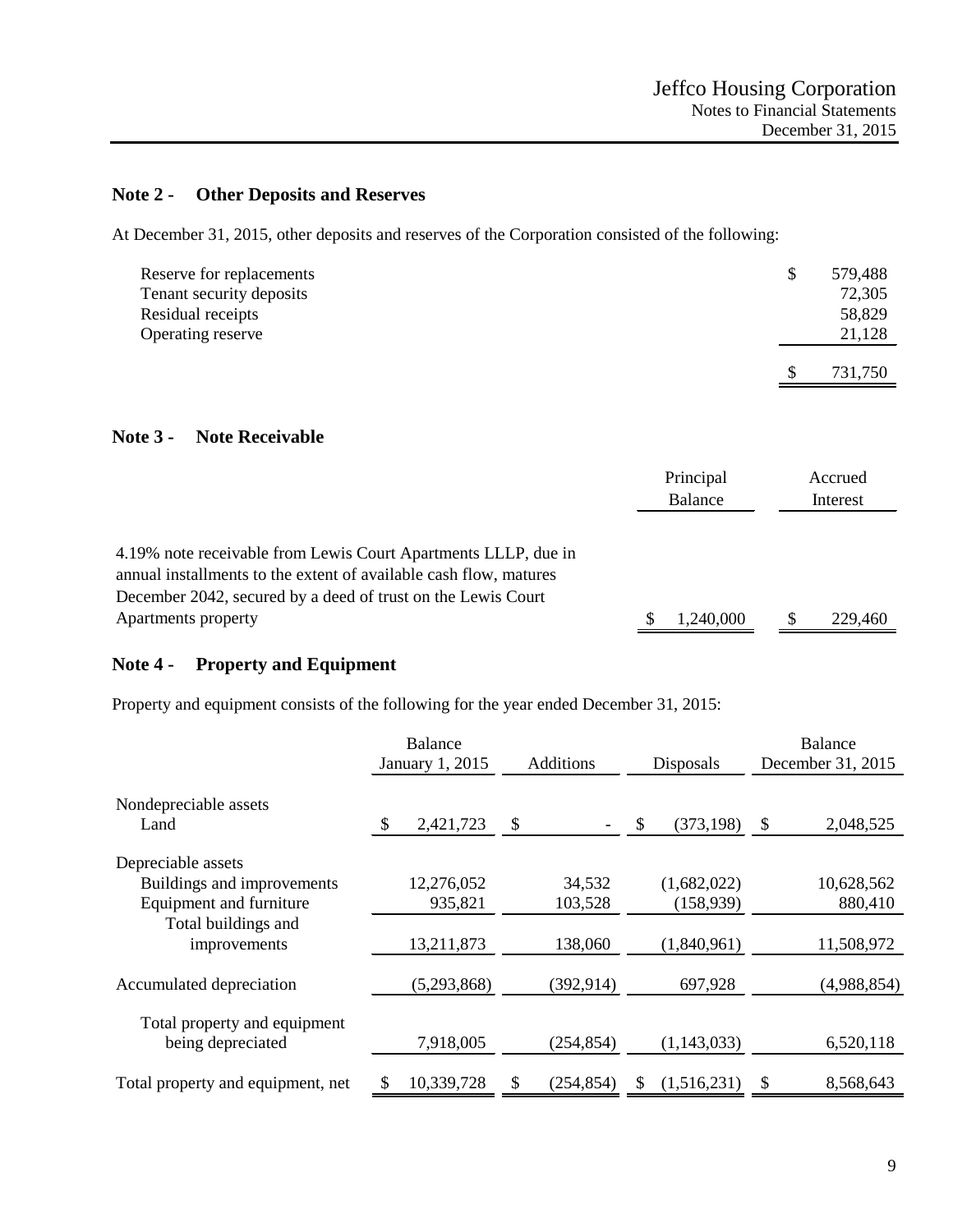# **Note 5 - Long-Term Debt**

A summary of the Corporation's long-term debt for the year ended December 31, 2015, is presented below:

# **Notes Payable - Jefferson County Housing Authority:**

| 5.00% note payable, due in monthly installments of \$10,314,<br>including interest, with a maturity date of October 2031,<br>secured by a deed of trust on the Allison Village property                                                                               | \$<br>1,340,858 |
|-----------------------------------------------------------------------------------------------------------------------------------------------------------------------------------------------------------------------------------------------------------------------|-----------------|
| 3.75% note payable, due in monthly installments of \$3,609, including<br>interest, with a maturity date of June 2017, interest rate may<br>change to variable rate as described in the note agreement, secured<br>by a deed of trust on the Wheat Ridge Park property | 63,267          |
| 5.60% note payable, due in monthly installments of \$2,713,<br>including interest, with a maturity date of July 2021, secured<br>by a deed of trust on the West 46th property                                                                                         | 152,802         |
| 5.41% note payable, due in monthly installments of \$1,925,<br>including interest, with a maturity date of July 2018, secured<br>by a deed of trust on the West 40th property                                                                                         | 56,599          |
| 5.48% note payable, due in monthly installments of \$9,067,<br>including interest, with a maturity date of July 2018, secured<br>by a deed of trust on the Orchard Valley property                                                                                    | 261,863         |
| 4.60% note payable, due in monthly installments of \$11,873,<br>including interest, with a maturity date of November 2023,<br>secured by a deed of trust on the Arvada Cottages property                                                                              | 937,419         |
| 4.80% note payable, due in monthly installments of \$10,838,<br>including interest, with a maturity date of June 2019, secured<br>by a deed of trust on the Hilltop Apartments property                                                                               | 415,532         |
| 5.25% note payable, due in monthly installments of \$9,766,<br>including interest, with a maturity date of August 2029,<br>secured by a deed of trust on the Parkview West property                                                                                   | 1,138,120       |
| Non-interest-bearing note payable, proceeds previously used<br>to purchase Public Housing, payments due as the properties<br>are sold, final payment was made in January 2016                                                                                         | 247,018         |
| Non-interest-bearing note payable, no monthly payments<br>due if all loan covenants are met, loan may be forgiven by<br>JCHA at a future date, secured by a deed of trust                                                                                             |                 |
| on the Orchard Valley property                                                                                                                                                                                                                                        | 67,331          |
|                                                                                                                                                                                                                                                                       | 4,680,809       |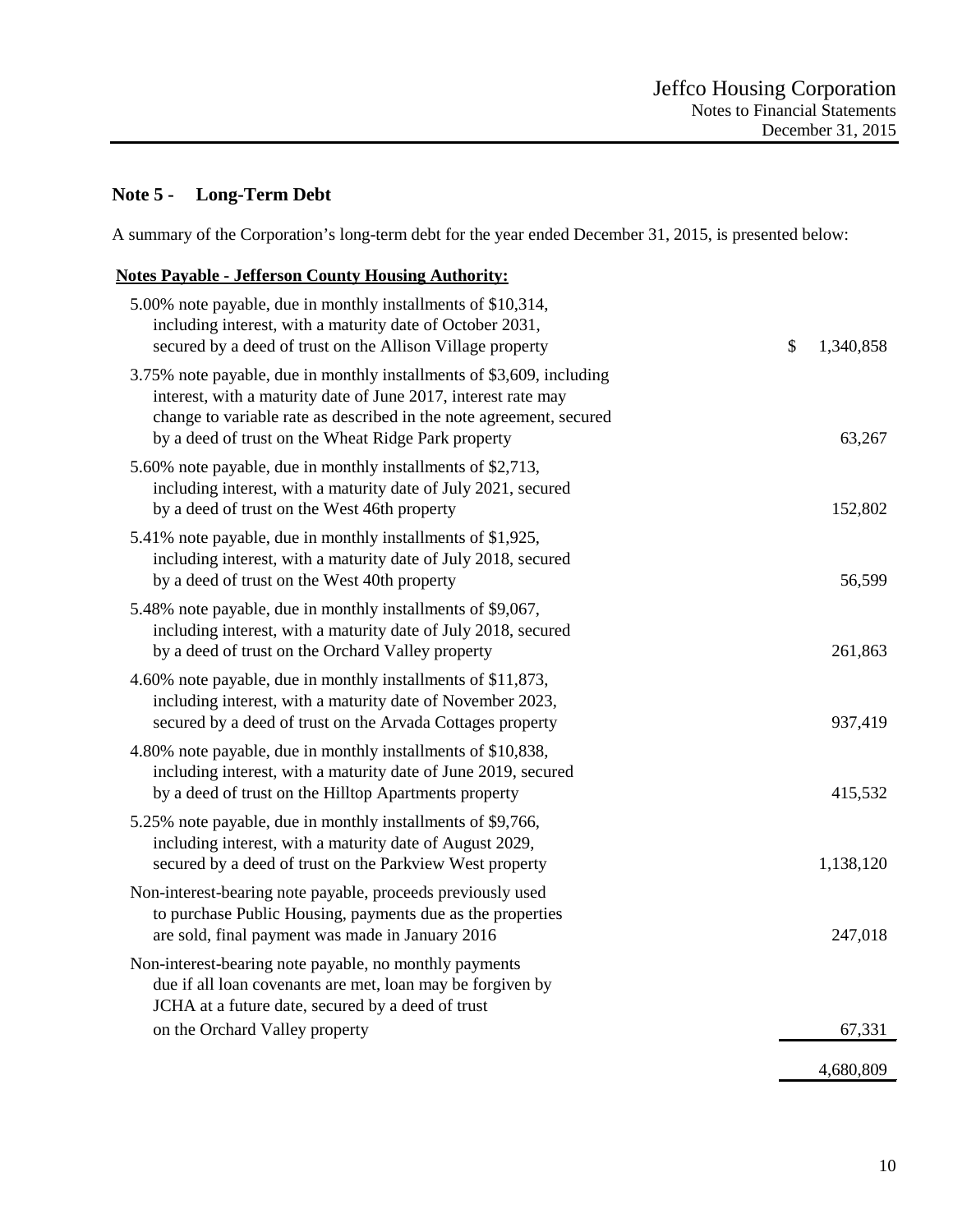#### **Notes Payable - Jefferson County:**

| Non-interest-bearing note payable, no monthly payments due,<br>loan will be forgiven in 2017 if all loan covenants are met,<br>secured by a deed of trust on the Wheat Ridge Park property | 294,138   |
|--------------------------------------------------------------------------------------------------------------------------------------------------------------------------------------------|-----------|
| Non-interest-bearing note payable, no monthly payments due,<br>due concurrently in August 2029 with the Parkview West<br>note payable to Jefferson County Housing Authority,               |           |
| secured by a deed of trust on the Parkview West property                                                                                                                                   | 86,141    |
|                                                                                                                                                                                            | 380,279   |
| <b>Total Notes Payable</b>                                                                                                                                                                 | 5.061.088 |

The estimated debt requirements to maturity for the year ending December 31, 2015, are as follows:

|            | Principal       | Interest        | Total           |
|------------|-----------------|-----------------|-----------------|
| 2016       | \$<br>583,034   | \$<br>205,546   | \$<br>788,580   |
| 2017       | 1,061,271       | 179,652         | 1,240,923       |
| 2018       | 470,110         | 154,190         | 624,300         |
| 2019       | 343,335         | 133,902         | 477,237         |
| 2020       | 297,167         | 118,818         | 415,985         |
| Thereafter | 2,306,171       | 536,604         | 2,842,775       |
| Total      | \$<br>5,061,088 | \$<br>1,328,712 | \$<br>6,389,800 |

# **Note 6 - Functional Expenses**

The following is a detail of expenses by functional classification for the year ended December 31, 2015:

| \$. | 1,608,618 |
|-----|-----------|
|     |           |
|     | 132,634   |
|     |           |
|     | 1,741,252 |
|     |           |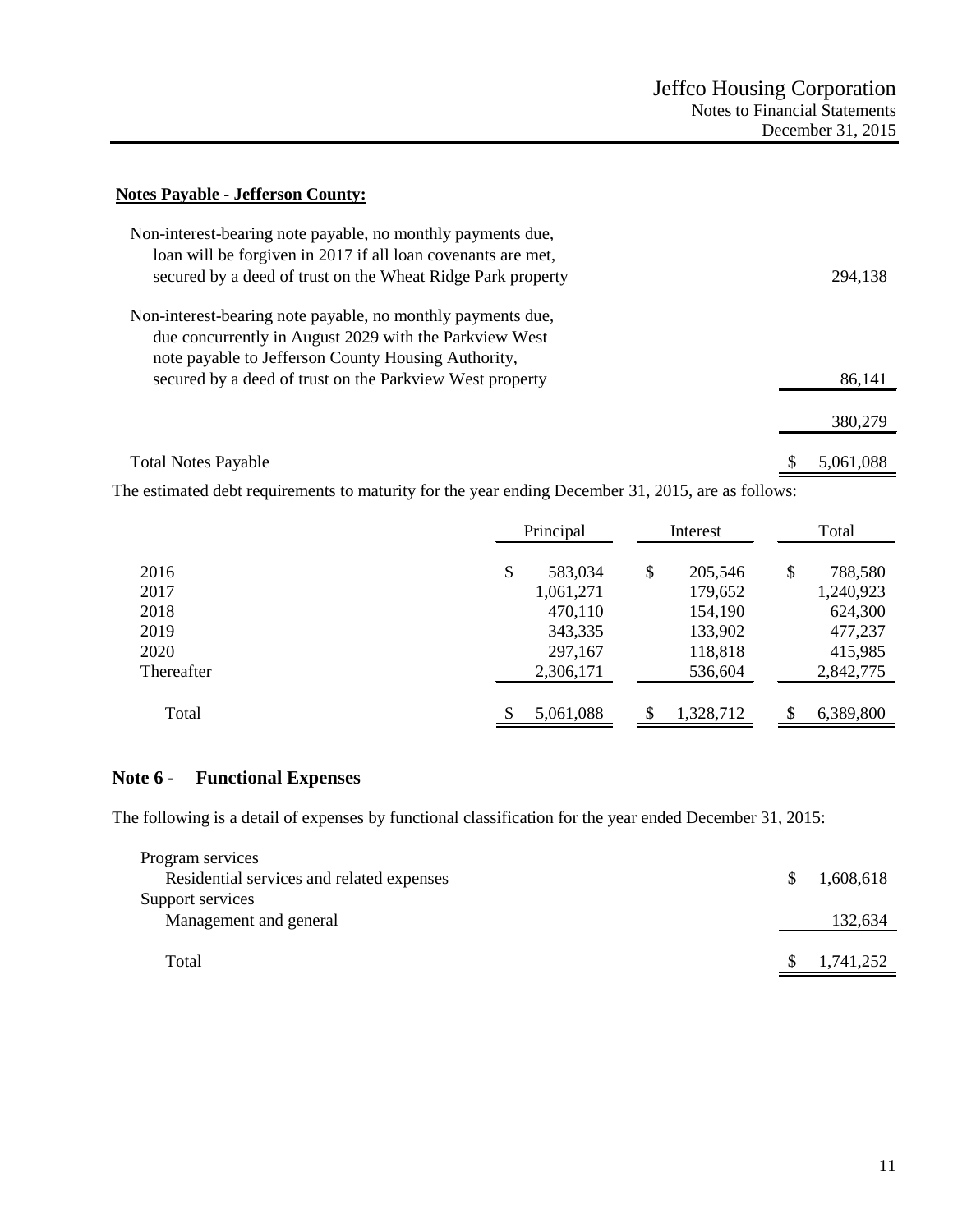# **Note 7 - Commitments and Contingencies**

The Corporation participates in a number of federal, state, and local programs that are fully or partially funded by grants received from other governmental units. Expenses financed by grants are subject to audit by the appropriate grantor government. If expenses are disallowed due to noncompliance with grant program regulation, the Corporation may be required to reimburse the grantor government. As of December 31, 2015, significant amounts of grant expenses have not been audited, but the Corporation believes that disallowed expenses, if any, based on subsequent audits will not have a material effect on the overall financial position of the Corporation.

# **Note 8 - Related Party Transactions**

## **Jefferson County Housing Authority**

The Corporation contracts with Jefferson County Housing Authority (JCHA) in the development and management of its real estate projects. The Corporation has a Board of Directors that is separate from JCHA's Board. The Corporation's Board is responsible for the governance of the Corporation, and JCHA does not have any influence on this governance.

The Corporation does not have any employees, so the employees of JCHA handle the day-to-day operations of the Corporation's properties. The Corporation has a management agreement with JCHA to provide contracted services for the Corporation's operations. Under the terms of this agreement, the Corporation contracts for salaries, benefits, maintenance, supplies, etc. For the year ended December 31, 2015, approximately \$176,000 in salaries were allocated to the Corporation from JCHA. During 2015, properties of the Corporation incurred management fees of \$82,069 to JCHA. As of December 31, 2015, the Corporation owed JCHA \$120,830 for incurred but unpaid management fees.

At times throughout the current and prior years, JCHA will cover costs of operations for the Corporation's properties when a particular property's cash is insufficient to make the payment. As of December 31, 2015, the Corporation owed JCHA \$1,222,747 for these costs.

JCHA borrowed money from a financial institution and in turn loaned those proceeds to the Corporation (see Note 5 for details). As of December 31, 2015, the Corporation owes JCHA \$4,366,460 under these arrangements. Payments on the related notes payable are made directly by the Corporation to the financial institution.

At December 31, 2015, one of the Corporation's properties, Orchard Valley, owed JCHA \$67,331 for a noninterest bearing note. JCHA may forgive this loan at a future date.

The Corporation sold public housing units previously owned by JCHA and transferred net proceeds to JCHA. In 2015, 11 public housing units were sold and net proceeds of \$2,419,139 were transferred to JCHA. As of December 31, 2015, \$247,018 in net proceeds were payable to JCHA for the sale of the final public housing unit, which was sold prior to December 31, 2015, but not remitted to JCHA until January 2016. During 2015, the Corporation recognized a gain of \$412,642 on the sale of the public housing units.

### **Lewis Court Apartments LLLP**

The Corporation is a special limited partner in Lewis Court Apartments LLLP (Lewis Court). At December 31, 2015, Lewis Court owed the Corporation \$1,240,000 on a note receivable and \$229,460 of accrued interest – Note 3. During 2015, the Corporation earned interest income of \$51,956 from Lewis Court on this note receivable.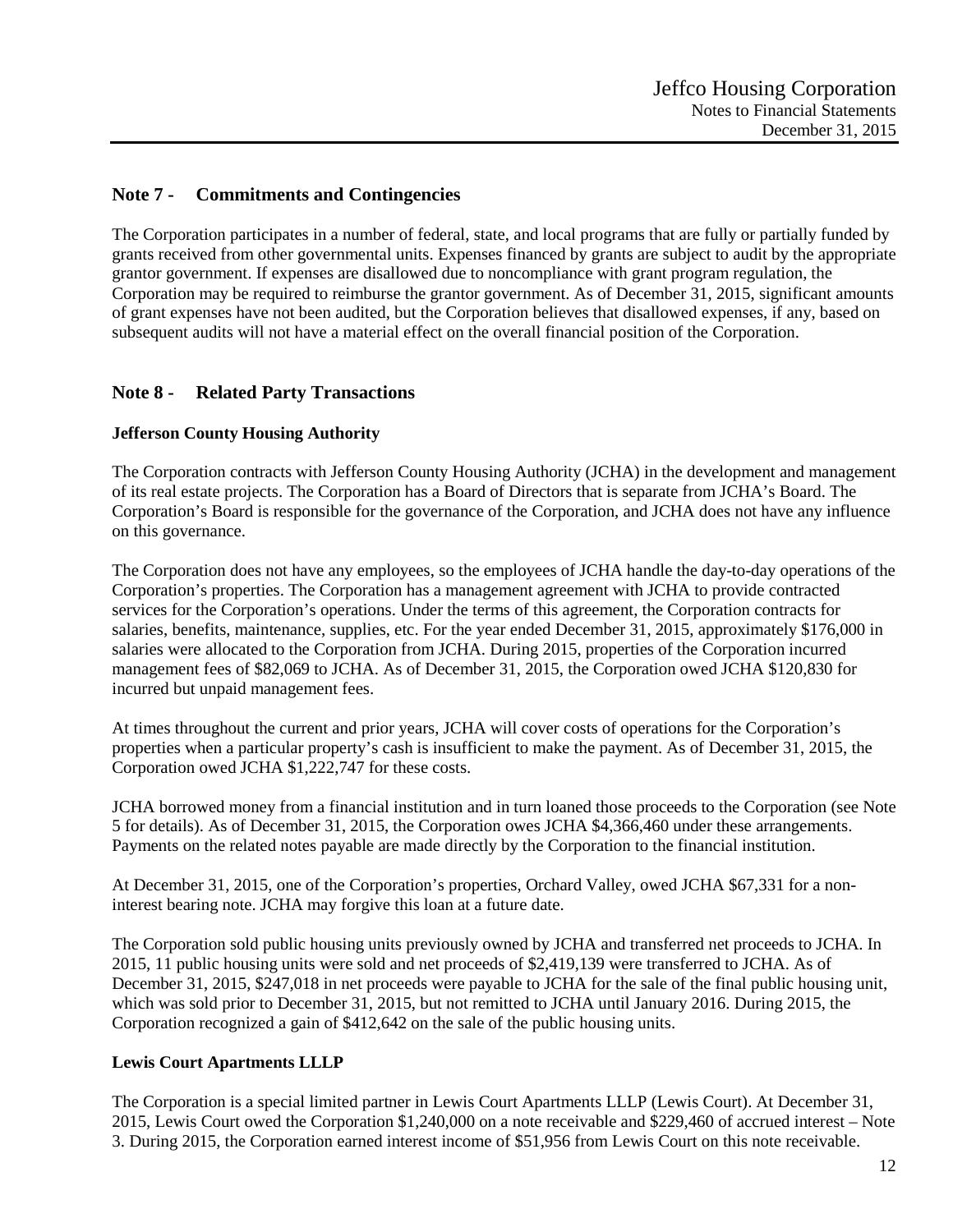

Supplementary Information December 31, 2015 Jeffco Housing Corporation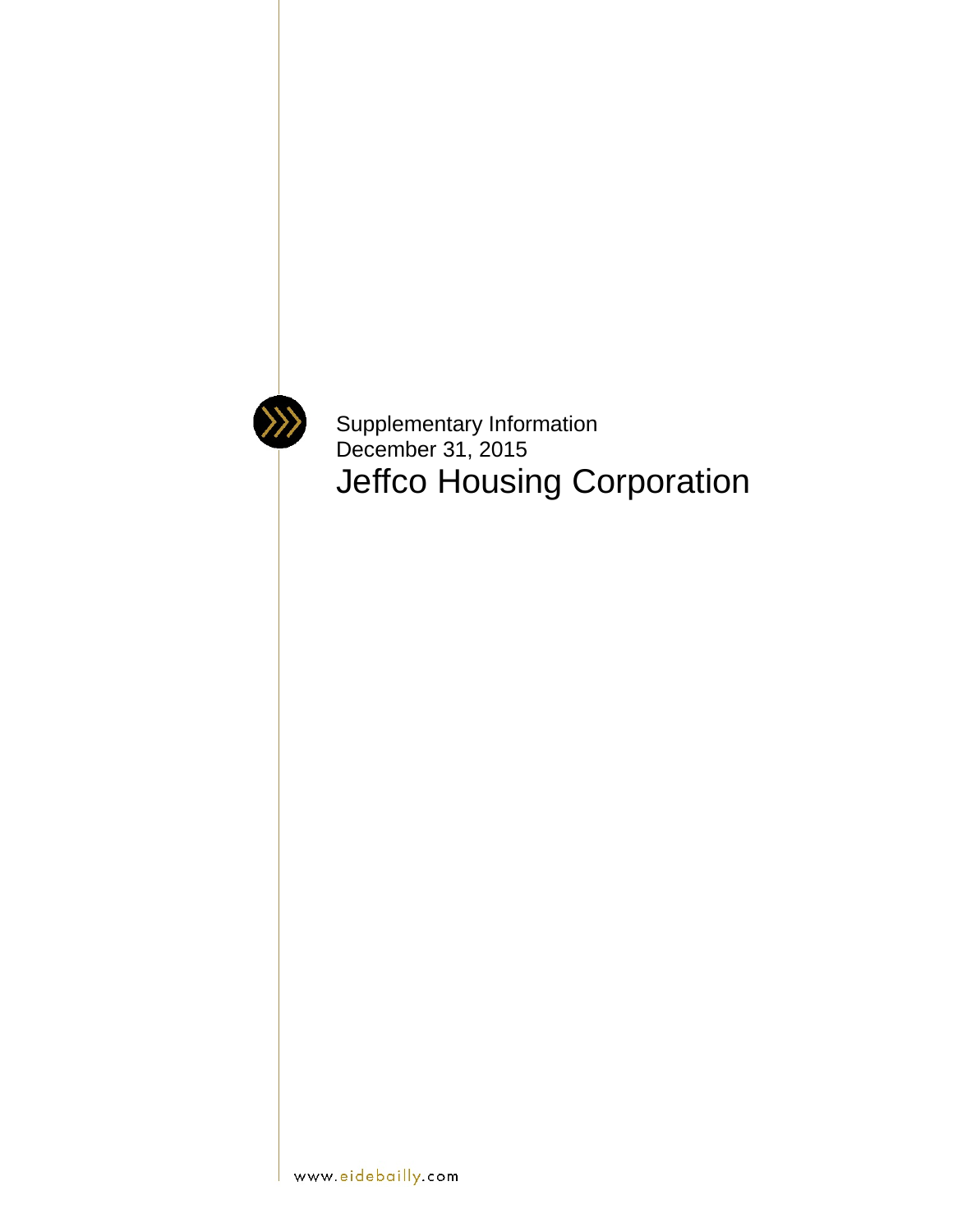|                                                         |    |              | Orchard Valley Public Housing Wheatridge Park |                |               |            |               | Hilltop      |    |                | Arvada Cottages Allison Village |            |
|---------------------------------------------------------|----|--------------|-----------------------------------------------|----------------|---------------|------------|---------------|--------------|----|----------------|---------------------------------|------------|
| Assets                                                  |    |              |                                               |                |               |            |               |              |    |                |                                 |            |
| Cash and Cash Equivalents                               | \$ | 635,832 \$   |                                               | 601.598 \$     |               | 221,258    | <sup>\$</sup> | 50,337 \$    |    | 28,308 \$      |                                 | 33,505     |
| Other Deposits and Reserves                             |    | 151,035      |                                               | 10,723         |               | 52,868     |               | 69,119       |    | 41,649         |                                 | 118,637    |
| <b>Accounts Receivable</b>                              |    |              |                                               |                |               |            |               |              |    |                |                                 |            |
| Tenants, Net of Uncollectible Amounts                   |    | 729          |                                               |                |               | 977        |               |              |    | 264            |                                 |            |
| <b>HUD</b>                                              |    |              |                                               |                |               |            |               |              |    |                |                                 |            |
| Due from Other Projects                                 |    |              |                                               |                |               |            |               | 23,500       |    | 150,300        |                                 |            |
| Due from Jefferson County Housing Authority             |    |              |                                               | 72,669         |               |            |               |              |    | 76,540         |                                 |            |
| Prepaid Expenses                                        |    |              |                                               |                |               |            |               |              |    |                |                                 |            |
| <b>Accrued Interest Receivable</b>                      |    |              |                                               |                |               |            |               |              |    |                |                                 |            |
| Note Receivable                                         |    |              |                                               |                |               |            |               |              |    |                |                                 |            |
| Loan Issuance Costs, Net of Accumulated Amortization    |    |              |                                               |                |               |            |               |              |    |                |                                 |            |
| Property and Equipment, Net of Accumulated Depreciation |    | 419,583      |                                               | $\overline{a}$ |               | 568,457    |               | 1,445,149    |    | 1,361,666      |                                 | 1,896,423  |
|                                                         | \$ | 1,207,179 \$ |                                               | 684,990 \$     |               | 843,560 \$ |               | 1,588,105 \$ |    | 1,658,727      | - \$                            | 2,048,565  |
| Liabilities and Net Assets (Deficiency)                 |    |              |                                               |                |               |            |               |              |    |                |                                 |            |
| Liabilities                                             |    |              |                                               |                |               |            |               |              |    |                |                                 |            |
| Accounts payable                                        | \$ | 5,281 \$     |                                               | $10,231$ \$    |               | 1,756      | \$            | 2,582 \$     |    | 3,359 \$       |                                 | 4,814      |
| Cash due to corporate account                           |    |              |                                               |                |               |            |               |              |    | 302,251        |                                 | 718,230    |
| Tenant security deposits payable                        |    | 7,729        |                                               |                |               | 4,999      |               | 9,346        |    | 4,111          |                                 | 8,611      |
| Due to other projects                                   |    | 45,248       |                                               | $\overline{a}$ |               |            |               |              |    |                |                                 | 150,300    |
| Due to Jefferson County Housing Authority               |    | 343,395      |                                               | ÷,             |               | 129,004    |               | 200,529      |    | $\overline{a}$ |                                 | 107,576    |
| Notes and mortgages payable                             |    | 329,194      |                                               | 247,018        |               | 357,405    |               | 415,532      |    | 937,419        |                                 | 1,340,858  |
| <b>Total liabilities</b>                                |    | 730,847      |                                               | 257,249        |               | 493,164    |               | 627,989      |    | 1,247,140      |                                 | 2,330,389  |
| Net Assets (Deficiency) - Unrestricted                  |    | 476,332      |                                               | 427,741        |               | 350,396    |               | 960,116      |    | 411,587        |                                 | (281, 824) |
|                                                         | \$ | 1,207,179    | \$                                            | 684.990        | <sup>\$</sup> | 843.560    | \$            | 1.588.105    | -S | 1,658,727      | S                               | 2,048,565  |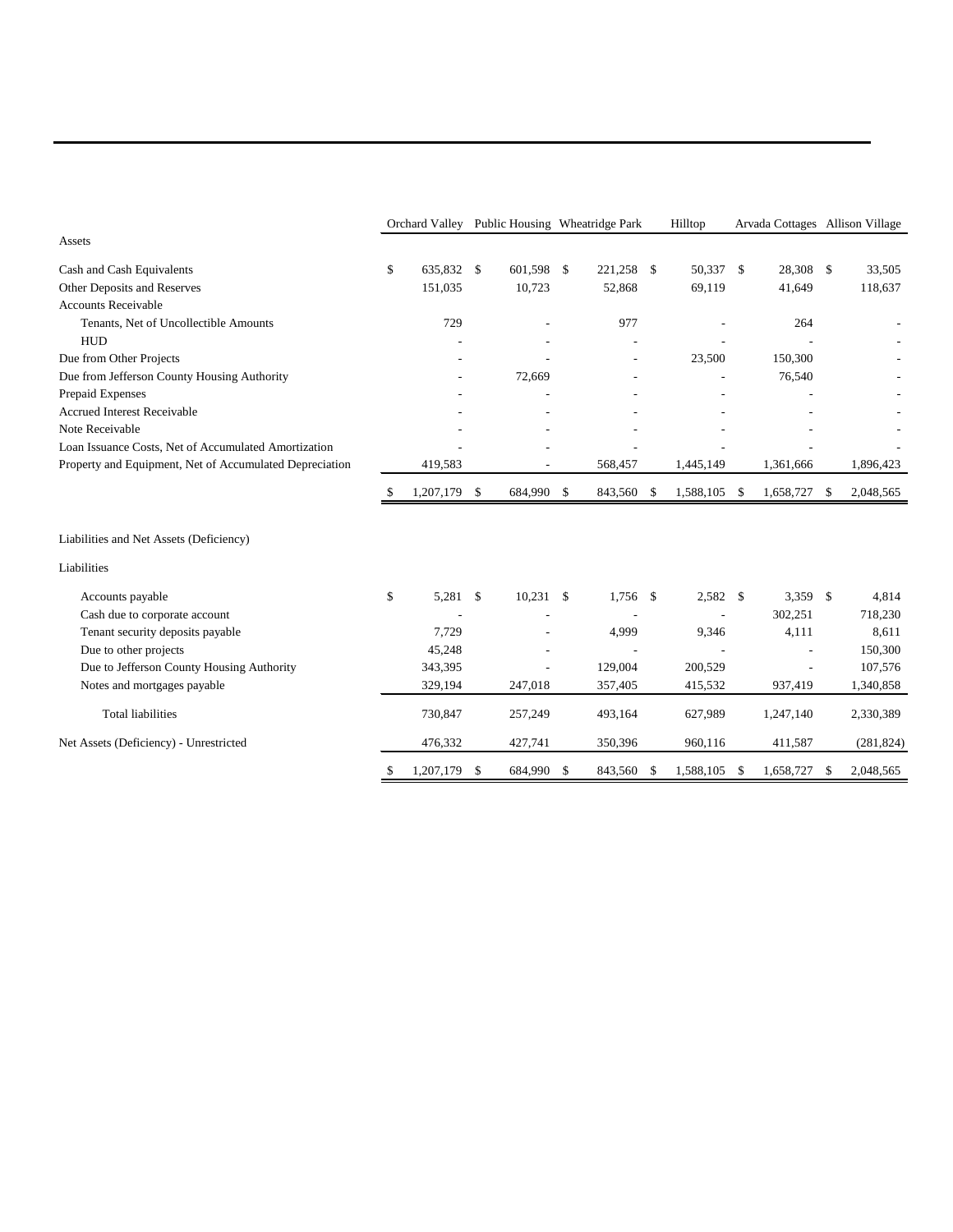# Jeffco Housing Corporation Combining Statement of Financial Position December 31, 2015

| West 46th<br>Respite<br>Upham |            |        |                          |    |                          | West 40th     | New<br>Development |    | Parkview West            |               | Subtotal                 |     | Elimination and<br>Reclassification<br>Entries | Total         |                  |            |
|-------------------------------|------------|--------|--------------------------|----|--------------------------|---------------|--------------------|----|--------------------------|---------------|--------------------------|-----|------------------------------------------------|---------------|------------------|------------|
|                               |            |        |                          |    |                          |               |                    |    |                          |               |                          |     |                                                |               |                  |            |
| \$                            |            | $-$ \$ | 50,705 \$                |    | 63,442 \$                |               | 24,538 \$          |    | 146,467 \$               |               | 51,214 \$                |     | 1,907,204                                      | $\mathbb{S}$  | $(1,132,816)$ \$ | 774,388    |
|                               | 46,232     |        |                          |    | 90,365                   |               | 62,118             |    |                          |               | 89,004                   |     | 731,750                                        |               |                  | 731,750    |
|                               | 621        |        | 69                       |    |                          |               | 6                  |    |                          |               | 1,460                    |     | 4,126                                          |               |                  | 4,126      |
|                               |            |        |                          |    |                          |               |                    |    |                          |               | 1,551                    |     | 1,551                                          |               |                  | 1,551      |
|                               |            |        |                          |    | 21,748                   |               |                    |    |                          |               | ÷,                       |     | 195,548                                        |               | (195, 548)       |            |
|                               |            |        |                          |    |                          |               |                    |    |                          |               | $\overline{\phantom{a}}$ |     | 149,209                                        |               | (149,209)        |            |
|                               |            |        |                          |    |                          |               |                    |    |                          |               | 1,350                    |     | 1,350                                          |               |                  | 1,350      |
|                               |            |        |                          |    |                          |               |                    |    | 229,460                  |               |                          |     | 229,460                                        |               |                  | 229,460    |
|                               |            |        |                          |    |                          |               |                    |    | 1,240,000                |               | $\overline{\phantom{a}}$ |     | 1,240,000                                      |               | ٠                | 1,240,000  |
|                               |            |        |                          |    |                          |               |                    |    |                          |               | 1,714                    |     | 1,714                                          |               |                  | 1,714      |
|                               | 421,061    |        | 93,654                   |    | 392,297                  |               | 295,939            |    | $\overline{\phantom{a}}$ |               | 1,674,414                |     | 8,568,643                                      |               |                  | 8,568,643  |
| \$                            | 467,914 \$ |        | 144,428 \$               |    | 567,852 \$               |               | 382,601            | \$ | 1,615,927 \$             |               | 1,820,707                | -\$ | 13,030,555                                     | - \$          | $(1,477,573)$ \$ | 11,552,982 |
|                               |            |        |                          |    |                          |               |                    |    |                          |               |                          |     |                                                |               |                  |            |
| \$                            | $2,246$ \$ |        | 237                      | \$ | $2,626$ \$               |               | 1,318 \$           |    | $\sim 100$               | $\mathcal{S}$ | $20,255$ \$              |     | 54,705 \$                                      |               | $-$ \$           | 54,705     |
|                               | 112,335    |        |                          |    | $\overline{\phantom{a}}$ |               | J.                 |    |                          |               | $\overline{\phantom{a}}$ |     | 1,132,816                                      |               | (1, 132, 816)    |            |
|                               | 2,649      |        |                          |    | 3,348                    |               | 2,300              |    |                          |               | 14,424                   |     | 57,517                                         |               |                  | 57,517     |
|                               |            |        |                          |    |                          |               |                    |    |                          |               | $\sim$                   |     | 195,548                                        |               | (195, 548)       |            |
|                               | 77,772     |        | 9,272                    |    | 121,091                  |               | 118,461            |    | 88,399                   |               | 297,287                  |     | 1,492,786                                      |               | (149,209)        | 1,343,577  |
|                               | 152,802    |        | $\overline{\phantom{a}}$ |    | $\overline{\phantom{a}}$ |               | 56,599             |    | $\overline{\phantom{a}}$ |               | 1,224,261                |     | 5,061,088                                      |               | $\sim$           | 5,061,088  |
|                               | 347,804    |        | 9,509                    |    | 127,065                  |               | 178,678            |    | 88,399                   |               | 1,556,227                |     | 7,994,460                                      |               | (1,477,573)      | 6,516,887  |
|                               | 120,110    |        | 134,919                  |    | 440,787                  |               | 203,923            |    | 1,527,528                |               | 264,480                  |     | 5,036,095                                      |               |                  | 5,036,095  |
| \$                            | 467,914 \$ |        | 144,428                  | \$ | 567,852                  | $\mathcal{S}$ | 382,601            | \$ | 1,615,927                | \$            | 1,820,707                | \$  | 13,030,555                                     | $\mathcal{S}$ | $(1,477,573)$ \$ | 11,552,982 |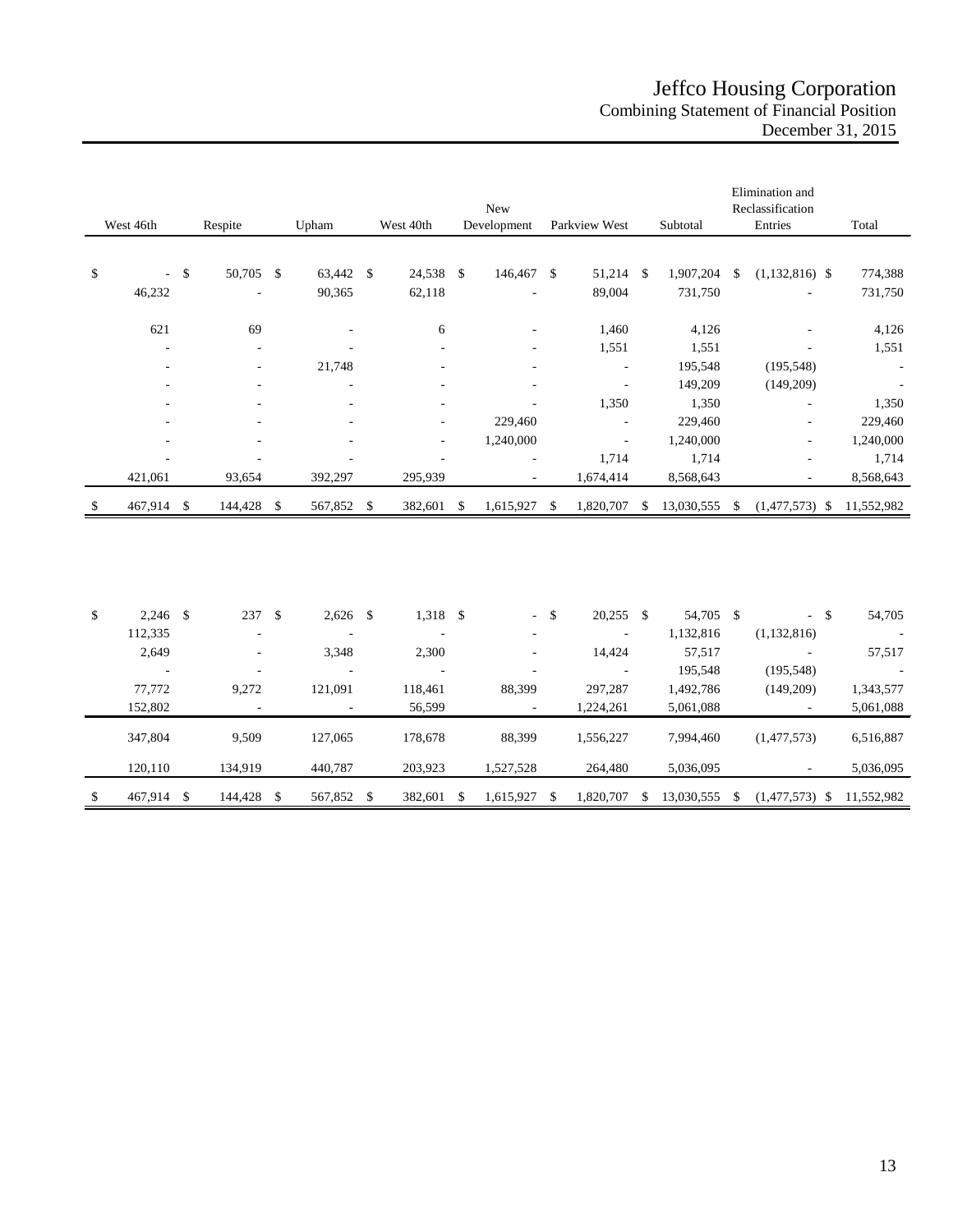|                                                          | Orchard Valley | <b>Public Housing</b>    | Wheatridge Park     |               | Hilltop    |     | Arvada Cottages |
|----------------------------------------------------------|----------------|--------------------------|---------------------|---------------|------------|-----|-----------------|
| <b>Operating Revenues</b>                                |                |                          |                     |               |            |     |                 |
| Rental                                                   | \$<br>290,117  | 360<br>$\mathcal{S}$     | <b>S</b><br>157,420 | $\mathcal{S}$ | 291,248    | -\$ | 26,019          |
| Operating subsidy                                        |                |                          |                     |               |            |     | 233,991         |
| Interest income                                          | 29             | 127                      | 8                   |               | 11         |     | 66              |
| Other                                                    | 1,935          | 1,053                    | 2,946               |               | 1,523      |     | 10,543          |
| Total operating revenues                                 | 292,081        | 1,540                    | 160,374             |               | 292,782    |     | 270,619         |
| <b>Operating Expenses</b>                                |                |                          |                     |               |            |     |                 |
| Administrative                                           | 34,133         | 2,568                    | 21,010              |               | 34,009     |     | 26,168          |
| General                                                  | 392            | 728                      | 723                 |               | 993        |     | 472             |
| Maintenance                                              | 52,033         | 831                      | 41,936              |               | 53,900     |     | 40,004          |
| <b>Utilities</b>                                         | 40,956         | 5,122                    | 15,470              |               | 18,972     |     | 20,149          |
| Insurance and benefits                                   | 17,265         | 2,398                    | 16,044              |               | 16,842     |     | 12,806          |
| Depreciation and amortization                            | 65,262         |                          | 29,996              |               | 64,804     |     | 49,334          |
| Interest expense                                         | 17,047         |                          | 3,097               |               | 21,743     |     | 45,001          |
| Total operating expenses                                 | 227,088        | 11,647                   | 128,276             |               | 211,263    |     | 193,934         |
| Net Operating Income (Loss)                              | 64,993         | (10, 107)                | 32,098              |               | 81,519     |     | 76,685          |
| Other Income (Loss)                                      |                |                          |                     |               |            |     |                 |
| Gain on sale of public housing                           |                | 412,642                  |                     |               |            |     |                 |
| Gain (loss) on sale of property and equipment            | (1, 357)       | 19,526                   | (873)               |               |            |     | (1,548)         |
| Total other income (loss)                                | (1, 357)       | 432,168                  | (873)               |               |            |     | (1,548)         |
| Change in Net Assets (Deficiency)                        | 63,636         | 422,061                  | 31,225              |               | 81,519     |     | 75,137          |
| Unrestricted Net Assets (Deficiency) - Beginning of Year | 412,696        | 5,680                    | 319,171             |               | 878,597    |     | 336,450         |
| Unrestricted Net Assets (Deficiency) - End of Year       | \$<br>476,332  | $\mathcal{S}$<br>427,741 | \$<br>350,396       | \$            | 960,116 \$ |     | 411,587         |